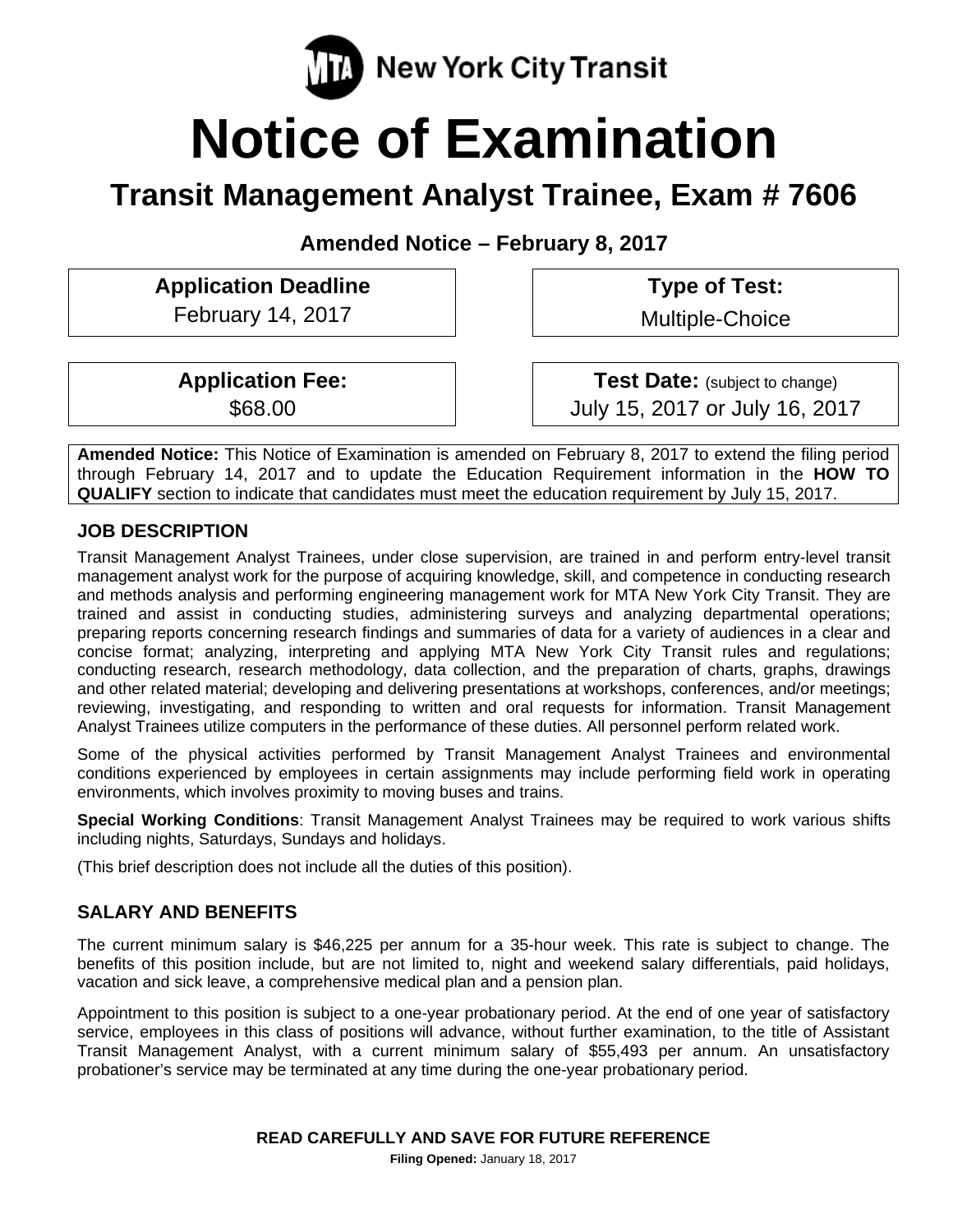# **HOW TO QUALIFY**

**Education Requirement:** By **July 15, 2017**, you must have:

A baccalaureate or higher level degree from an accredited college in accounting, architecture, business administration, computer science, economics, engineering, engineering technology, finance, industrial psychology, mathematics, physics, public administration, public policy, transportation planning, urban planning/studies, human resources management, labor relations, operations research, security management or in a closely related field.

College education must be from an accredited college or university, accredited by regional, national, professional or specialized agencies recognized as accrediting bodies by the U.S. Secretary of Education, and by the Council for Higher Education Accreditation (CHEA).

If you pass the multiple-choice test, your education will be verified as vacancies occur at the time of consideration for appointment.

**Note:** You may be given the multiple-choice test before we review your qualifications. You are responsible for determining whether you meet the qualification requirements for this examination prior to submitting your application. If you are marked "Not Qualified," your application fee will **not** be refunded and you will **not** receive a score.

# **REQUIREMENTS TO BE APPOINTED**

**Residency:** New York City residency is not required for this position.

**English Requirement:** You must be able to understand and be understood in English.

**Proof of Identity:** Under the Immigration and Reform Control Act of 1986, you must be able to prove your identity and your right to obtain employment in the United States prior to employment with MTA New York City Transit.

# **HOW TO OBTAIN AN APPLICATION**

During the application period, you may obtain an application for this examination online at http://mta.info/nyct/hr/appexam.htm or in person at the MTA New York City Transit Exam Information Center as indicated below.

**MTA New York City Transit Exam Information Center**: Open Monday through Friday, from 9 AM to 3 PM, in the lobby at 180 Livingston Street, Brooklyn, NY. Directions: Take the A, C, F, or R Trains to the Jay Street-MetroTech Station, or the 2 or 3 train to the Hoyt Street Station.

# **REQUIRED FORMS**

**Application:** Make sure that you follow all instructions included with your *application*, including payment of fee. Save a copy of the instructions for future reference.

**Education and Experience Verification Form:** Write your social security number in the box at the top of the cover page. This form must be filled out completely and in detail for you to receive your proper rating. Keep a copy of your completed Education and Experience Verification Form for your records.

**Foreign Education Fact Sheet:** (Required only if you need credit for your foreign education for this examination) If you were educated outside the United States, you must have your foreign education evaluated to determine its equivalence to education obtained in the United States. The services that are approved to make this evaluation, as well as instructions on how to submit this evaluation are listed in the *Foreign Education Fact Sheet.* When you contact the evaluation service, ask for a "document-by-document" (general) evaluation of your foreign education.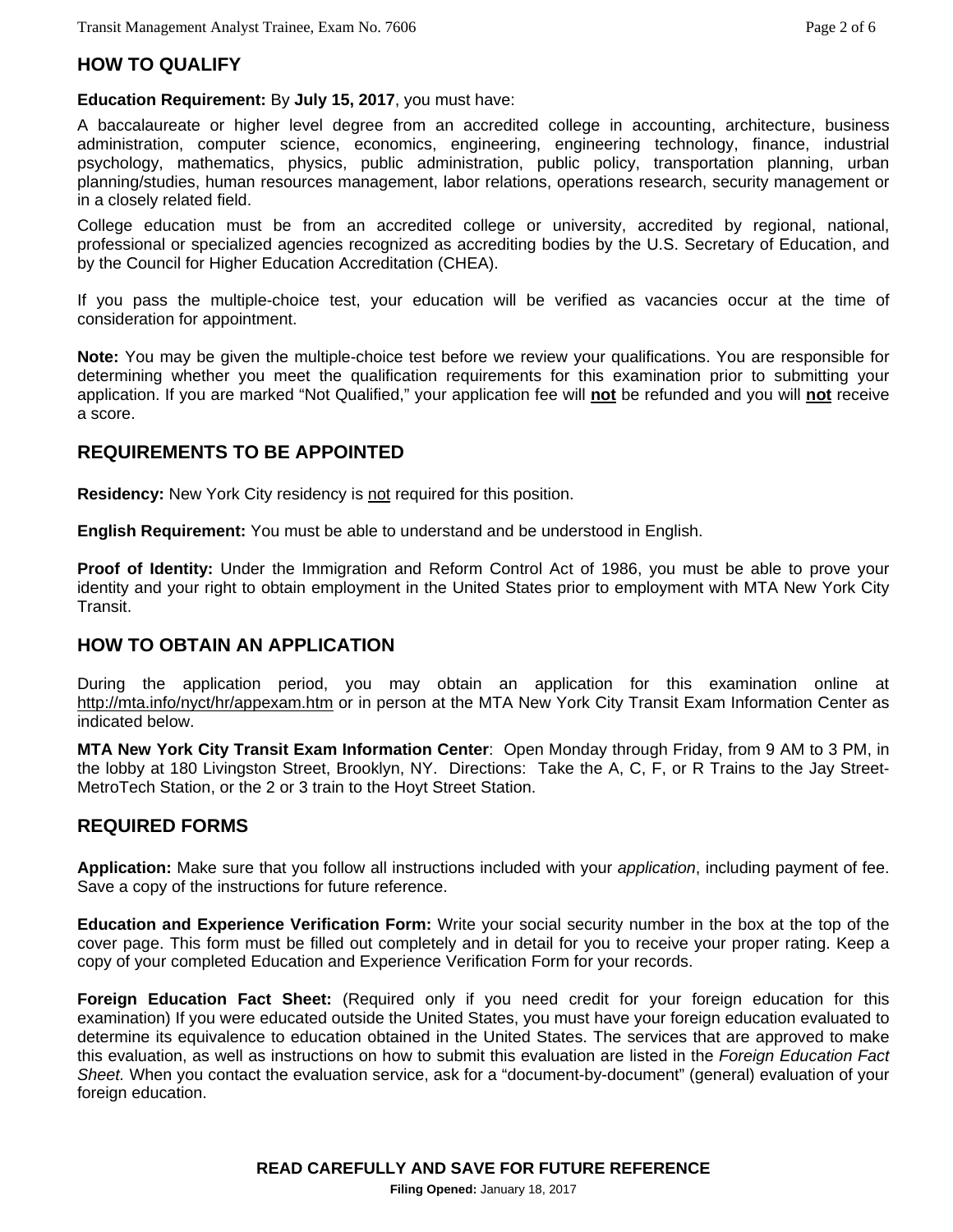# **HOW TO SUBMIT AN APPLICATION AND PAY THE APPLICATION FEE**

If you believe you meet the requirements in the "How to Qualify" section, **you must apply by mail.** MTA New York City Transit will not accept applications in person.

#### **Applications by Mail must:**

- 1. Include all of the required forms, as indicated in the "Required Forms" section above.
- 2. Be postmarked by the last day of the application period.
- 3. Be mailed to the address in the "Correspondence Section" of this notice.
- 4. Include the appropriate fee in the form of a money order.

#### **The Money Order (Postal Money Order Preferred) must:**

- 1. Be made payable to MTA New York City Transit.
- 2. Be valid for one year.
- 3. Have the following information written on it: your name, home address, the last four digits of your social security number, and the exam title and exam number.

Save your money order receipt for future reference and proof of filing an *Application*. **Cash and personal checks will not be accepted.** 

**Application Fee:** This fee is generally not refundable. Under special circumstances, you may be entitled to a refund. You should refer to the Department of Citywide Administrative Services (DCAS) Exam Regulations to determine if you are entitled to a refund prior to requesting a refund. You can refer to the bottom of the last page of this Notice of Examination for instructions on how to obtain a copy of the DCAS Exam Regulations.

# **HOW TO SUBMIT AN APPLICATION WHEN REQUESTING A FEE WAIVER**

Applicants who wish to request a Fee Waiver must obtain an a*pplication* in person at the MTA Exam Information Center as indicated below and must submit the a*pplication* and required forms by mail to the address in the Correspondence section below **by the last day of the application period**.

MTA New York City Transit will not accept applications in person. Additional information on requesting an application fee waiver is available with the a*pplication*.

# **ADMISSION LETTER**

An *Admission Letter* will be mailed to you about 10 days before the date of the multiple-choice test. If you do not receive an *Admission Letter* at least 4 days before the test date, you may obtain a duplicate letter at the MTA Exam Information Center (as indicated above). A paper copy of the *Admission Letter* is your ticket for admission to the test.

# **THE TEST**

You will be scheduled to take the competitive multiple-choice test on either Saturday, July 15, 2017 or Sunday, July 16, 2017. A score of at least 70% is required to pass the multiple-choice test. Your score on this multiplechoice test will determine your place on an eligible list.

Veterans' or Disabled Veterans' Credit will be granted only to eligible passing candidates who request that they be applied. Veterans' or Disabled Veterans' Credit should be requested at the time of application, but **must** be requested before the date the eligible list is established. Claims for Veterans' or Disabled Veterans' Credit cannot be made once the eligible list is established.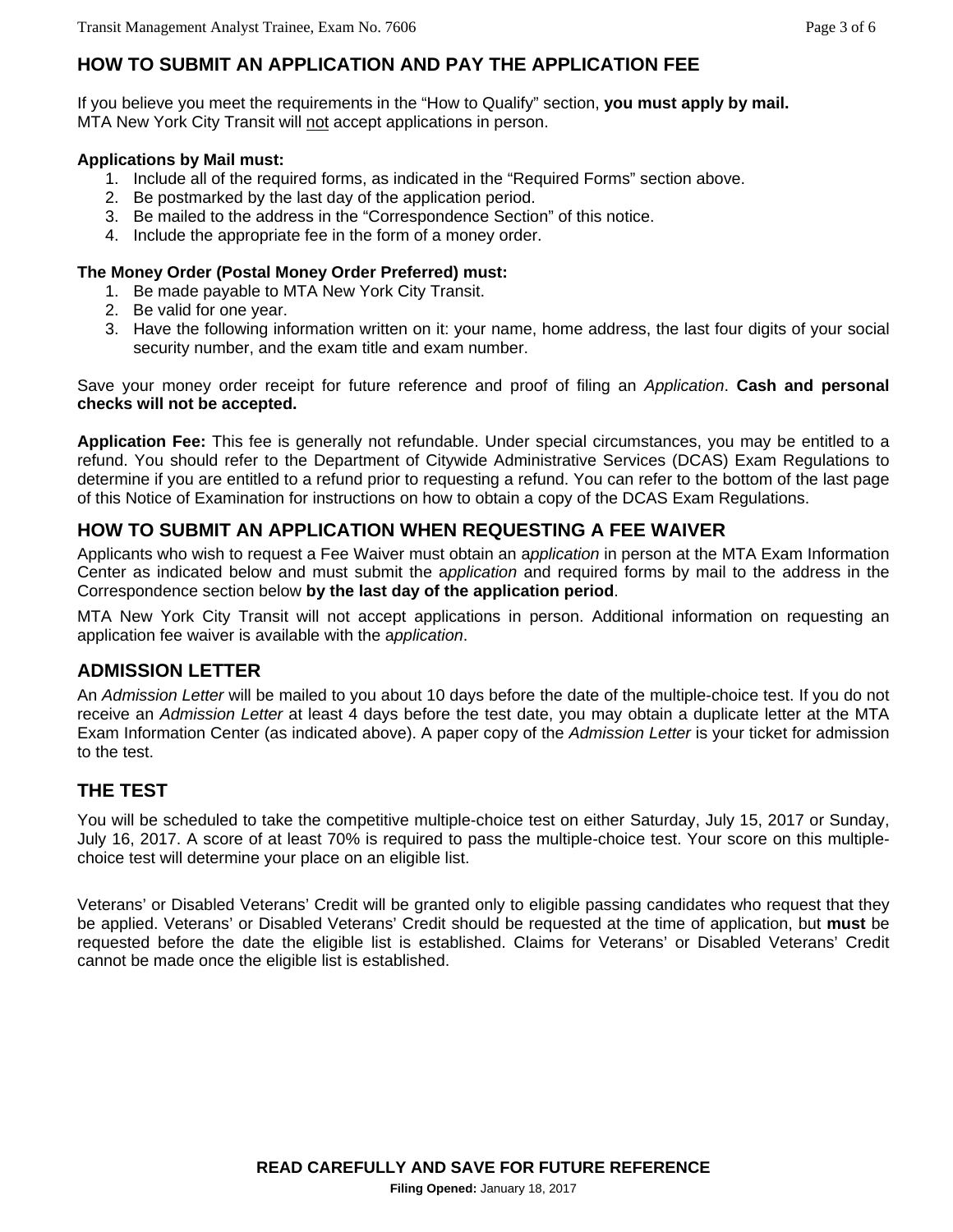The multiple-choice test may include questions that require the use of any of the following abilities:

**Written Comprehension** - The ability to read and understand information and ideas presented in writing. Example: Reading emails and reports.

**Written Expression** - The ability to communicate information and ideas in writing to a variety of audiences in a clear, concise, and organized manner, free from spelling, grammar and punctuation errors. Example: Preparing well-written, understandable reports.

**Number Facility** - The ability to perform computations such as addition, subtraction, multiplication, and division correctly using whole numbers, fractions, decimals and percentages. Example: Calculating employees' sick and annual leave balances.

**Mathematics Reasoning** - The ability to understand and organize a problem and then to select a mathematical method or formula to solve the problem. It encompasses reasoning through mathematical problems to determine appropriate operations that can be performed to solve problems. Example: Determining the mathematical formula required to calculate data on an Excel spreadsheet.

**Deductive Reasoning** - The ability to apply general rules to specific problems to come up with logical answers. It involves deciding if an answer makes sense. This includes the ability to understand and apply various departmental policies and federal, state and city regulations. Example: Understanding and applying MTA New York City Transit rules and regulations.

**Information Ordering** - The ability to follow correctly a rule or set of rules to arrange things or actions in a certain order. The rule or sets of rules used must be given. The things or actions to be put in order can include numbers, letters, words, pictures, procedures, sentences and mathematical or logical operations. Example: Following the steps provided to prepare and post a job vacancy notice.

**Problem Solving** - The ability to identify and analyze problems; weigh relevancy and accuracy of information; generate and evaluate alternative solutions; and make recommendations. Example: Determining inventory items that need to be replenished, analyzing other departments that have an item surplus, and recommending a transfer of items.

**Customer Service** - The ability to work with clients and customers (that is, any individuals who use or receive the services or products that a work unit produces, including the general public, individuals who work in the agency, or other agencies and organizations) to assess their needs, provide information or assistance, resolve their problems, or satisfy their expectations. This includes the commitment to providing quality products and services. Example: Answering a phone call from a customer regarding any questions about a service.

**Clerical Ability** - The ability to file, type, input data, maintain records and complete forms. Example: Performing data entry work on a computer.

# **TEST ADMINISTRATION GUIDELINES**

**Warning:** You are not permitted to enter the test site with cellular phones, beepers, pagers, cameras, portable media players, or other electronic devices. Calculators are permitted; however, they must be hand-held, battery or solar powered, numeric only. Calculators with functions **other than** addition, subtraction, multiplication and division **are prohibited**. Electronic devices with an alphabetic keyboard or with word processing or data recording capabilities such as planners, organizers, etc. are prohibited. If you use any of these devices in the building at any time before, during or after the test, you may not receive your test results, your test score may be nullified, and your application fee will not be refunded.

You may not have any other person, including children, present with you while you are being processed for or taking the test and no one may wait for you inside of the test site while you are taking the test.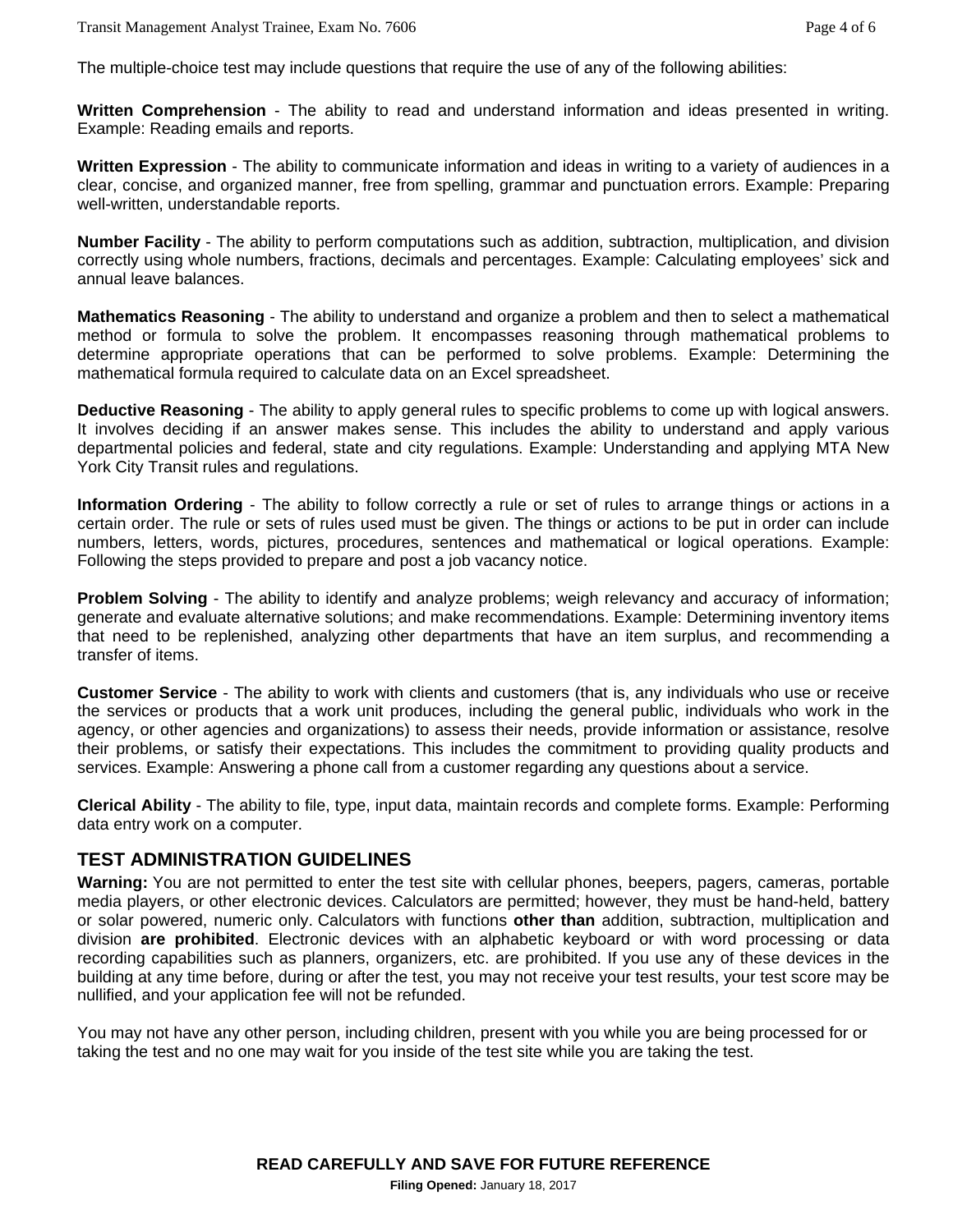**Required Identification:** You are required to bring one (1) form of valid (non-expired) signature and photo bearing identification to the test site. The name that was used to apply for the exam must match the first and last name on the photo ID. A list of acceptable identification documents is provided below. **If you do not have an acceptable ID, you may be denied testing.** Acceptable forms of identification (bring one) are as follows: State issued driver's license, State issued identification card, US Government issued Passport, US Government issued Military Identification Card, US Government issued Alien Registration Card, Employer ID with photo, or Student ID with photo.

# **THE TEST RESULTS**

If you pass the multiple-choice test, your name will be placed in final score order on an eligible list and you will be given a list number. You will be notified by mail of your test results. If you meet all requirements and conditions, you will be considered for appointment when your name is reached on the eligible list.

# **ADDITIONAL INFORMATION**

**Selective Certification for Education and Special Experience:** If you have the education or experience listed below, you may be considered for appointment to positions requiring this education or experience through a process called Selective Certification. If you qualify for Selective Certification, you may be given preferred consideration for positions requiring this education or experience. If you have any of the degrees or experience listed below, indicate on the **Education and Experience Verification Form** the title of your degree(s) or your experience. Your education or experience will be verified by MTA New York City Transit at the time of appointment.

- 1. **Selective Certification for positions in the field of Accounting or Finance (DAD):** A baccalaureate degree in the field of Accounting or Finance and either a master's degree in the field of Accounting or Finance **or** two years of full-time experience performing professional work in the field of Accounting or Finance.
- 2. **Selective Certification for positions in the field of Engineering or Engineering Technology (EET):** A baccalaureate degree in the field of Engineering or Engineering Technology and either a master's degree in the field of Engineering or Engineering Technology **or** two years of full-time experience performing professional work in the field of Engineering or Engineering Technology.
- 3. **Selective Certification for positions in the field of Industrial Psychology (PIN):** A baccalaureate degree in Industrial Psychology or a baccalaureate degree in the field of Psychology and either a master's degree in the field of Industrial Psychology **or** two years of full-time experience performing professional work in the field of Industrial Psychology.
- 4. **Selective Certification for positions in the field of Security Management (SEM):** A baccalaureate degree in Security Management or a related baccalaureate degree in the field of Security and either a master's degree in the field of Security Management **or** two years of full-time experience performing professional work in the field of Security Management.

The above Selective Certification requirements may be met at any time during the duration of the list. If you meet this requirement at some future date, please submit a request by mail to the address in the correspondence section below. Please include the examination title and number, your social security number, and the Selective Certification you are requesting in your correspondence.

# **SPECIAL ARRANGEMENTS**

**Special Test Accommodations:** If you plan to request special testing accommodations due to disability or an alternate test date due to your religious belief, follow the instructions included with your *Application* and mail your request to the address found in the "Correspondence Section" below no later than 30 days prior to the scheduled test date.